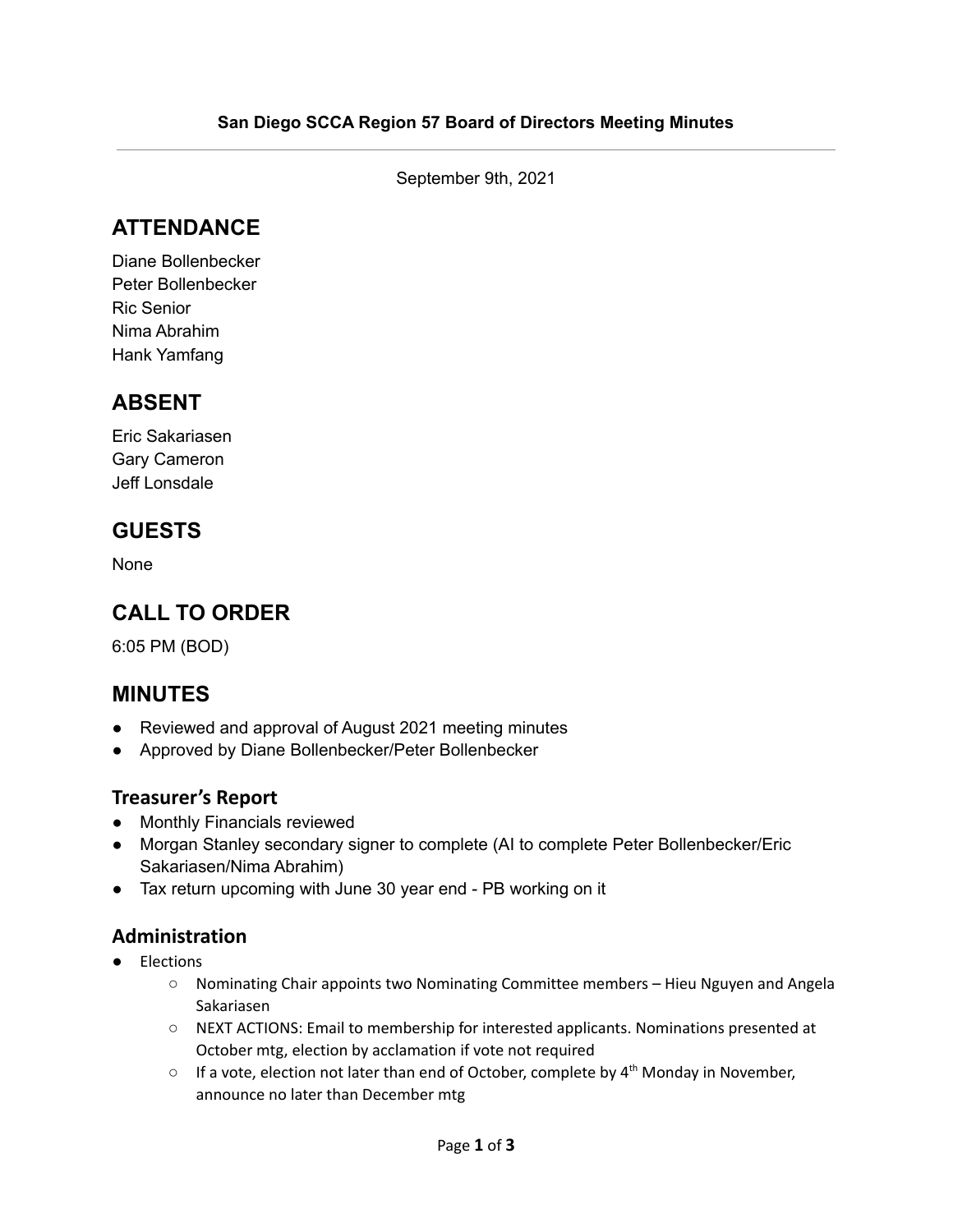- Tow Truck disposition
	- Need to get DMV title in person, then initiate transfer to Cal Rothe

#### **Membership**

- Current membership report  $-567$  members as of  $9/9/20$  (+5 to last month)
- SCCA launching Annual Digital Waivers in Dec need to see how well it integrates with reg/MSR

#### **Solo Chair Report**

- **● (No Chair Report as meeting held last night with most BOD present)**
	- July event went well, but need increased attendance
	- August Viejas test event a success, three dates booked for 2022 schedule
	- 2022 schedule completed
	- JDP Status SCCA guidance, not expected until late 2021/early 2022
	- September 11-12 event low turnout currently
	- October 3 event Solo to resolve format
- **Equipment Chair turnover** 
	- Agreed to transfer equipment on a date agreeable to all parties
- Lot Search
	- EVOC site is nearly done

#### **Track Events Chair Report**

- December 4th added to December 5th, when to go live/start advertising, now 12 weeks out
- 2022 prelim weekends Jan 22-23, Mar 5-6, April 30/May1, Oct 8-9, Nov 5-6
- Update licensing consolidated list with revisions

#### **Road Rally Chair Report**

- Aug21st Coast to Coast Road Rally completed 33 entries!
- Nov 6th It's a Pie Run Live in MSR. RI distances and times set, starting final check runs.

### **New Business**

● No updates

### **MEMBERSHIP MEETING SESSION**

No general membership meeting this month

# **ACTION ITEMS**

● PB to add NA/ES as second signee to Morgan Stanley account